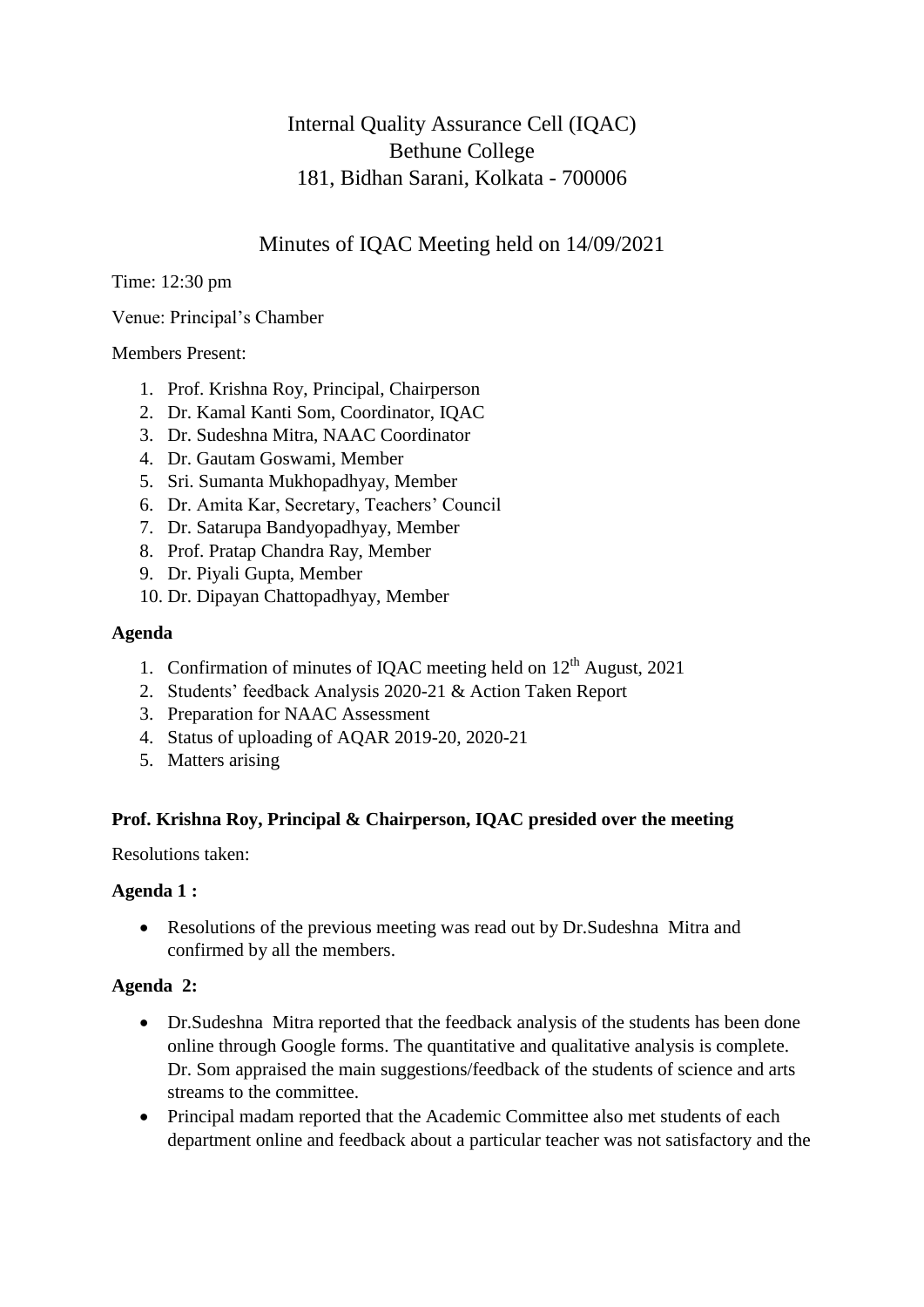same person's attitude was reported to be not student friendly. She also reported that the overall feedback regarding the teachers was satisfactory and good.

 Keeping in mind the feedback received from students, it was decided to initiate a string of activities that would help to meet the demands and expectations of the students better. Detailed Action taken plan is Attached herewith.\*

### **Agenda 3:**

- Principal madam enquired about the preparation of the dummy SSR.
- Principal madam suggested that the dummy SSR should be placed to the IQAC within  $18^{th}$  November, 2021, and the SSR to be submitted by February 2022.
- It was proposed that NAAC steering committee need to be reconstituted. After thorough discussion the NAAC steering committee has been reconstituted and the duty of preparation of SSR (criteria wise) has been assigned as :

Criterion 1: Dr. Anushila H. Bhattacharya Dr. Ajoy K. Biswas Criterion 2: Dr. Kamal Kanti Som Dr. Sudeshna Mitra Criterion 3: Dr. Dipayan Chattopadhyay Dr. Samiran Ghosh Criterion 4: Dr. Amita Kar Dr. Gautam Goswami Smt. Anjali Maisal Criterion 5: Dr. Satarupa Bandhopadhyay Dr. Mahua Chatterjee Criterion 6: Dr. Chhandam Chakraborty Dr. Narayan Banerjee Dr. Maitri Ghosh Criterion 7: Shri. Sumanta Mukhopadhyay Dr. Piyali Gupta

#### **Agenda 4 :**

 It has been reported by the Convenor of the AQAR Committee that the AQAR of 2019-20 had been uploaded and preparation of AQAR of 2020-21 is in progress. It is expected to be uploaded within  $31<sup>st</sup>$  December, 2021.

#### **Agenda 5 :**

- It has been decided that a letter will be sent to Mr. Avik Majumder inviting him to act as an external member of the IQAC. It has been further decided that Ayushi Dey, Assistant Secretary of the Students' Committee, will also be included as the student representative in the IQAC.
- It was proposed that Prof (Dr.) Subir Dasgupta, Maulana Azad College, would be included as the administrative member in the IQAC.
- It was also proposed that Mr. Indranil Roy, father of a student of the college would be included as a stakeholder member of the IQAC.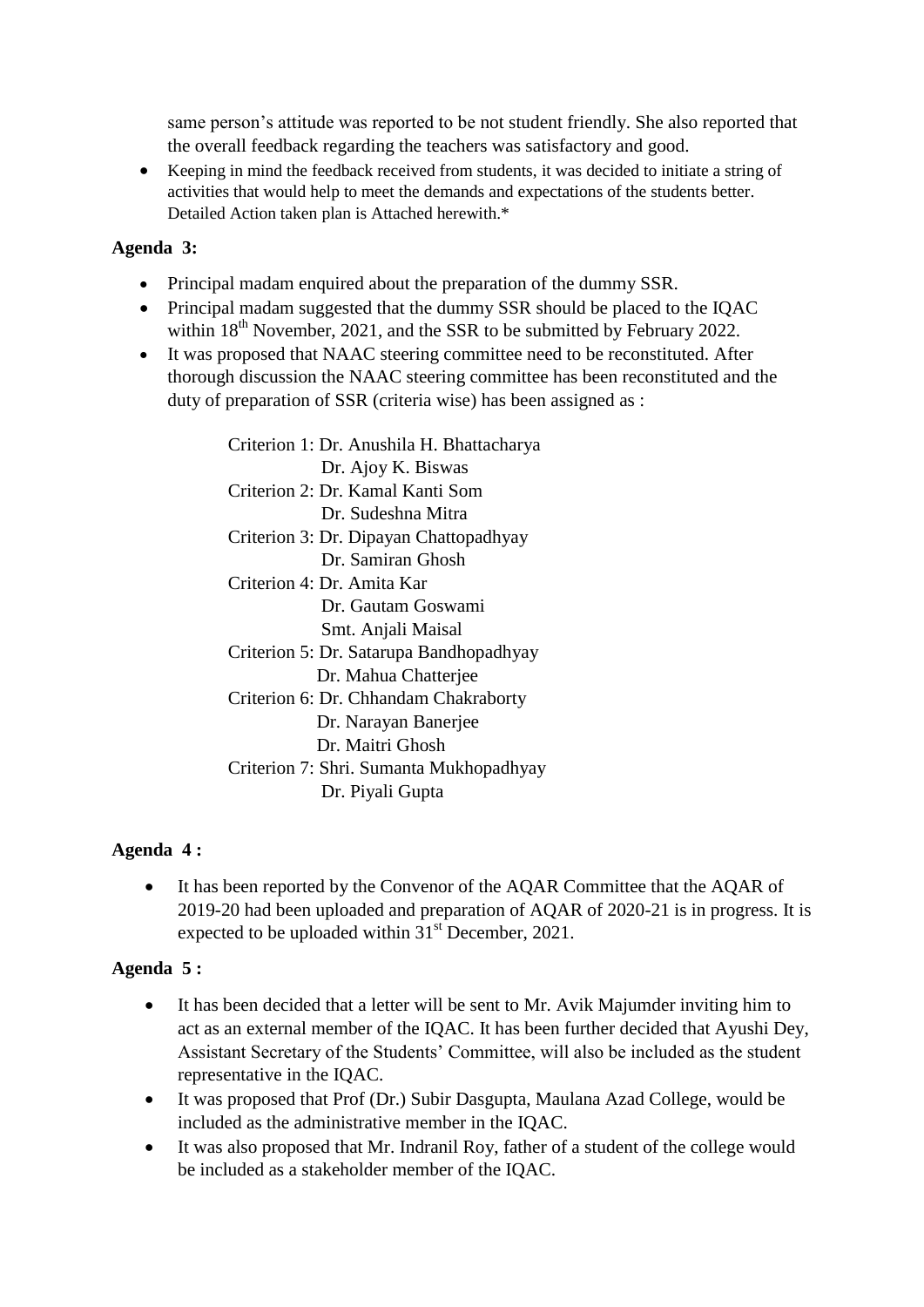- Principal madam reported that there is no internet in the college except Principal's office, therefore measures need to be taken.
- She also reported that the Psychological Counselling Cell has to be reconstructed as currently only one teacher is doing psychological counselling in the college. She suggested that some external counsellors should be invited to be members of the cell. She also suggested that the cell should also comprise of some empathetic members.
- It was resolved that the previous alumnae room would be renovated and reconstructed to be a sick room. A ramp and a wheel chair should also be there.



\*Attached: Action Taken Plan of Students' feedback